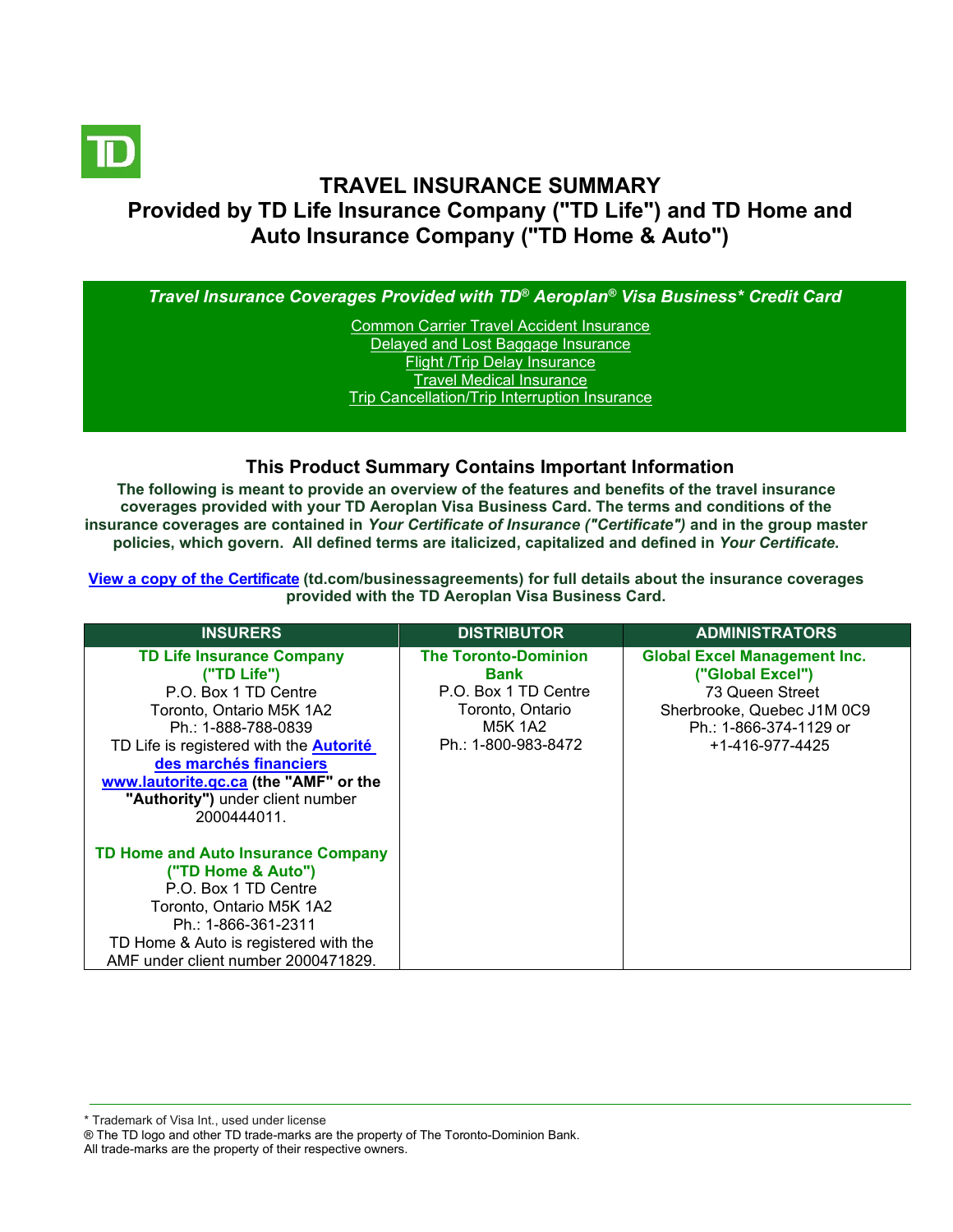

## **General Information You Need to Know**

The following is applicable to **all insurance coverages** provided with the TD Aeroplan Visa Business Card, unless otherwise specified*:*



**Complaint Handling:** For information about our complaint processing policy and where a complaint may be filed, please visit our Customer Service & Problem Resolution page at: **<https://www.tdinsurance.com/customer-service/problem-resolution>**.



**Misrepresentation:** *You* must be accurate and complete in *Your* dealings with the *Insurer* at all times. The *Insurer* will not pay a claim if *You*, any person insured under *Your Certificate* or anyone acting on *Your* behalf makes a misrepresentation, attempts to deceive or mislead the *Insurer*, or makes a fraudulent, false or exaggerated statement or claim.



**Cancellation:** Insurance coverages are considered canceled on the date the credit card account is closed. If, at any time, *You* don't want these insurance coverages, *You* can decide not to use them or contact *Your* credit card provider to apply for a different credit card with alternative insurance coverages.



**Cost:** Your TD Aeroplan Business Visa Card has an annual fee charged by your credit card provider. No additional fee will be charged for the insurance coverages provided with the TD Aeroplan Visa Business Card.



**Claims:** *You* must report *Your* claim to *Our Administrator* by calling 1-866-374-1129 as soon as possible, but no later than the following time limits after the date the covered event(s) occurred:

- **Common Carrier Travel Accident Insurance** 
	- $\circ$  30 days; refer to section 8 "Making a claim" for full details.
- **Delayed and Lost Baggage Insurance** 
	- o 45 days; refer to section 6 "Claims" for full details.
- **Flight/Trip Delay Insurance** 
	- o 45 days; refer to section 3 "Claims" for full details.
- **Travel Medical Insurance** 
	- o Immediately; refer to sections 11 "General Conditions" and 10 "How to make a claim" for full details
- **Trip Cancellation/Trip Interruption Insurance** 
	- o Immediately; refer to sections 12 "General Conditions" and 10 "How to make a claim" for full details

Once *We* have approved the claim, *We* will notify *You* and payment will be made within 60 days. If the claim has been denied, *We* will inform *You* of the claim denial reasons within 60 days. *You* can appeal the decision by submitting new information to *Our Administrator*. For complete details, please see the applicable claims section (as listed above) in *Your Certificate.*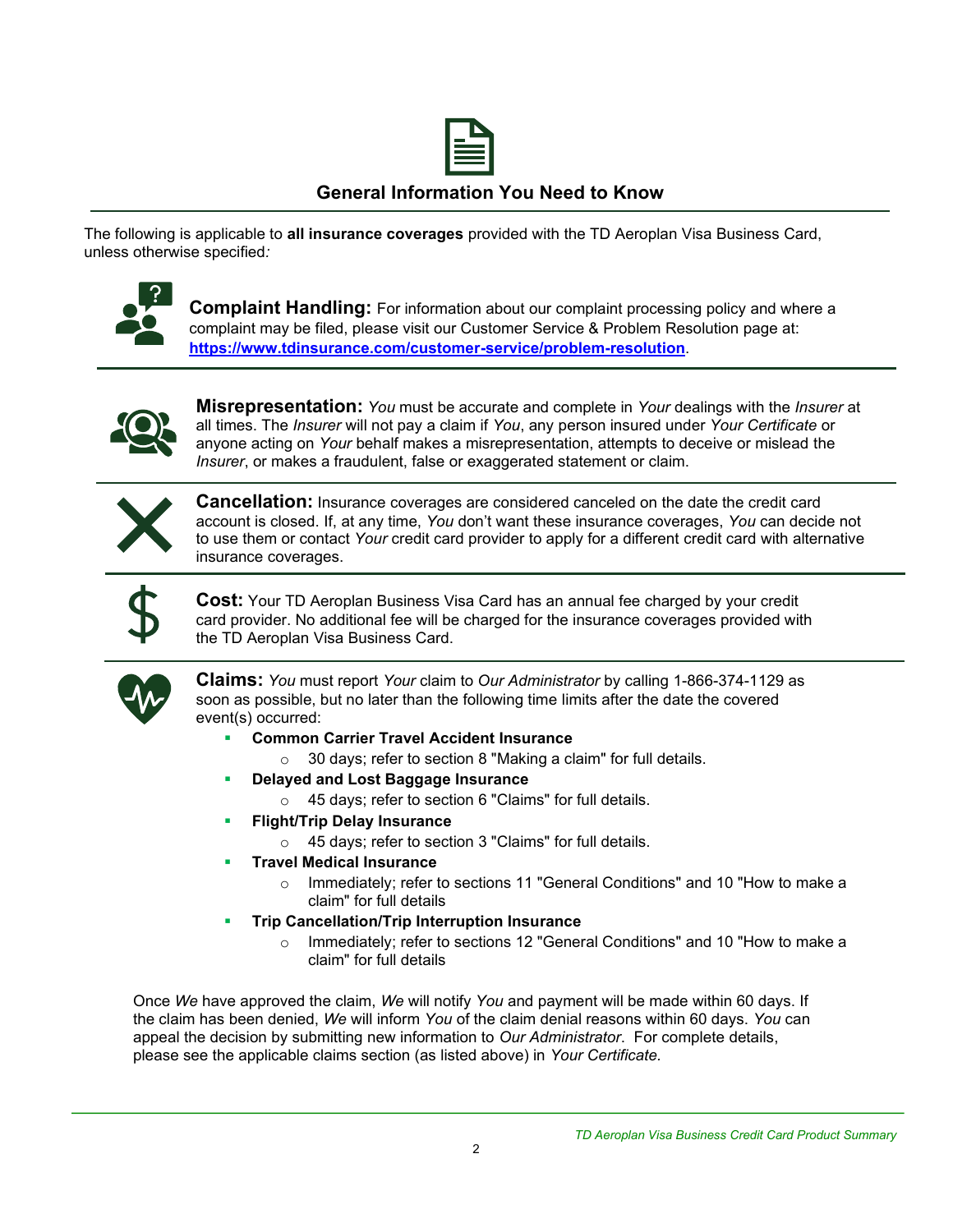# **General Information You Need to Know**

**Eligibility:**

| <b>Benefit</b>                                                                                                                           | Who is Eligible                                                                                          | <b>Additional Eligibility Requirements</b>                                                                                                                                                                                   |
|------------------------------------------------------------------------------------------------------------------------------------------|----------------------------------------------------------------------------------------------------------|------------------------------------------------------------------------------------------------------------------------------------------------------------------------------------------------------------------------------|
| <b>Common Carrier Accident</b><br><b>Insurance</b><br>Delayed and Lost Baggage<br><b>Insurance</b><br><b>Flight/Trip Delay Insurance</b> | <b>Account Holder</b><br><b>Account Holder's Spouse</b><br><b>Account Holder's Dependent</b><br>Children | The credit card must be in<br>٠<br>good standing; and<br>The Insured Person must<br>٠<br>be a resident of<br>Canada; and<br>be able to provide<br>proof of travel.                                                           |
| <b>Travel Medical Insurance</b><br><b>Trip Interruption/Trip</b><br><b>Cancellation Insurance</b>                                        | <b>Account Holder</b><br><b>Account Holder's Spouse</b><br><b>Account Holder's Dependent</b><br>Children | The credit card must be in<br>٠<br>good standing; and<br>The Account Holder must:<br>٠<br>be a resident of<br>Canada:<br>be able to provide<br>proof of travel; and<br>have a valid GHIP (Travel<br>Medical Insurance Only). |

**Note:** For full details, please see the "Eligibility" section and/or the definition of "*Insured Person*" in each *Certificate*.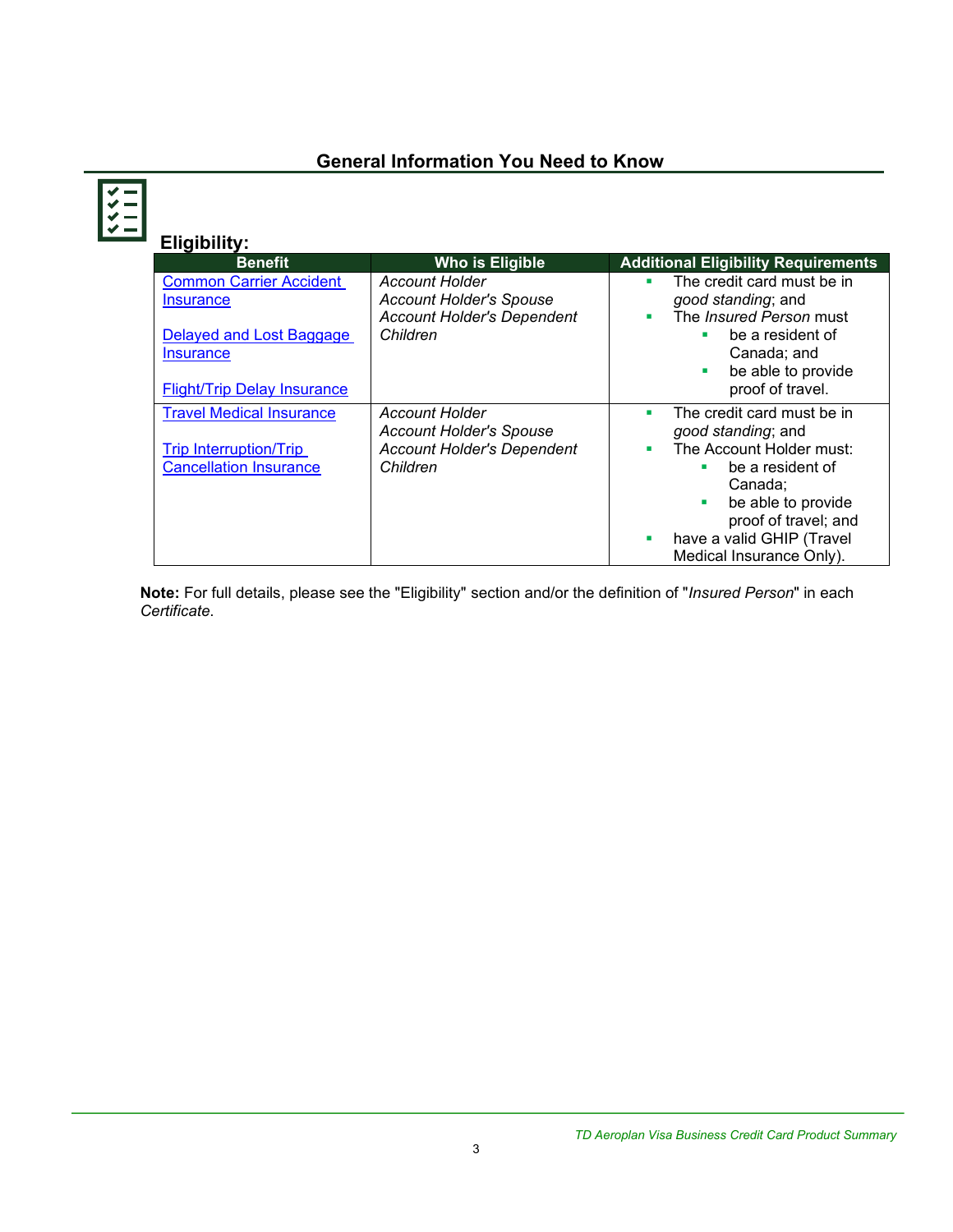<span id="page-3-0"></span>

# **Common Carrier Travel Accident Insurance**

*Issued by TD Life under Group Policy Number TGV009 (the "Policy") to The Toronto-Dominion Bank (the "Policyholder"). Global Excel provides Claims and Assistance services under the Group Policy.*

## **What is included in this coverage?**

Common Carrier Travel Accident Insurance provides travel coverage if the *Insured Person(s)* suffers a covered *Loss* arising from and occurring on a *Covered Trip* while travelling on a *Common Carrier*.

## **What are the benefits?**

| <b>Benefit</b>                                                                                                            | <b>Maximum Benefit Payable</b> |
|---------------------------------------------------------------------------------------------------------------------------|--------------------------------|
| Accidental Death or Dismemberment, Loss of Sight, Speech, or Hearing<br><b>Benefit</b>                                    |                                |
| Accidental Loss of Life                                                                                                   | Up to \$500,000                |
| Accidental Loss of Speech and Hearing                                                                                     | Up to \$500,000                |
| Accidental Loss of Both Hands or Both Feet or Sight of both Eyes or a<br>combination of Hand, a Foot, or Sight of One Eye | Up to \$500,000                |
| Accidental Loss of One Arm or Leg                                                                                         | Up to \$375,000                |
| Accidental Loss of One Hand or One Foot or Sight of One Eye                                                               | Up to \$333,350                |
| Accidental Loss of Speech or Hearing                                                                                      | Up to \$333,350                |
| Accidental Loss of Thumb and Index Finger of the same Hand                                                                | Up to \$166,650                |
| Paralysis - Quadriplegia (Complete paralysis of both upper and lower<br>limbs)                                            | Up to \$500,000                |
| Permanent Total Disability (Available only to Account Holder and Spouse)                                                  |                                |
| Paralysis - Paraplegia (Complete paralysis of both lower limbs)                                                           | Up to \$500,000                |
| Paralysis - Hemiplegia (Complete paralysis of upper and lower limbs of<br>one of side of the body)                        | Up to \$500,000                |
| <b>Permanent Total Disability</b>                                                                                         | Up to \$500,000                |
| Coma                                                                                                                      | Up to \$500,000                |
| <b>Special Benefits</b>                                                                                                   |                                |
| <b>Family Transportation Benefit</b>                                                                                      | Up to \$5,000                  |
| <b>Repatriation Benefit</b>                                                                                               | Up to \$10,000                 |
| <b>Rehabilitation Benefit</b>                                                                                             | Up to \$10,000                 |

**Note:** If an *Insured Person* has multiple *Losses* as a result of one accident, only the single largest benefit amount applicable to the *Loss* suffered is payable.

#### **What are the limitations and exclusions?**

This insurance contains limitations and exclusions (e.g., *Loss* resulting from suicide, attempted suicide or loss that is intentionally self-inflicted*, Loss* caused by declared or undeclared war, etc.).

For complete details, please see the "Exclusions" (Section 7) and "General Conditions" (Section 10) sections in *Your Certificate.*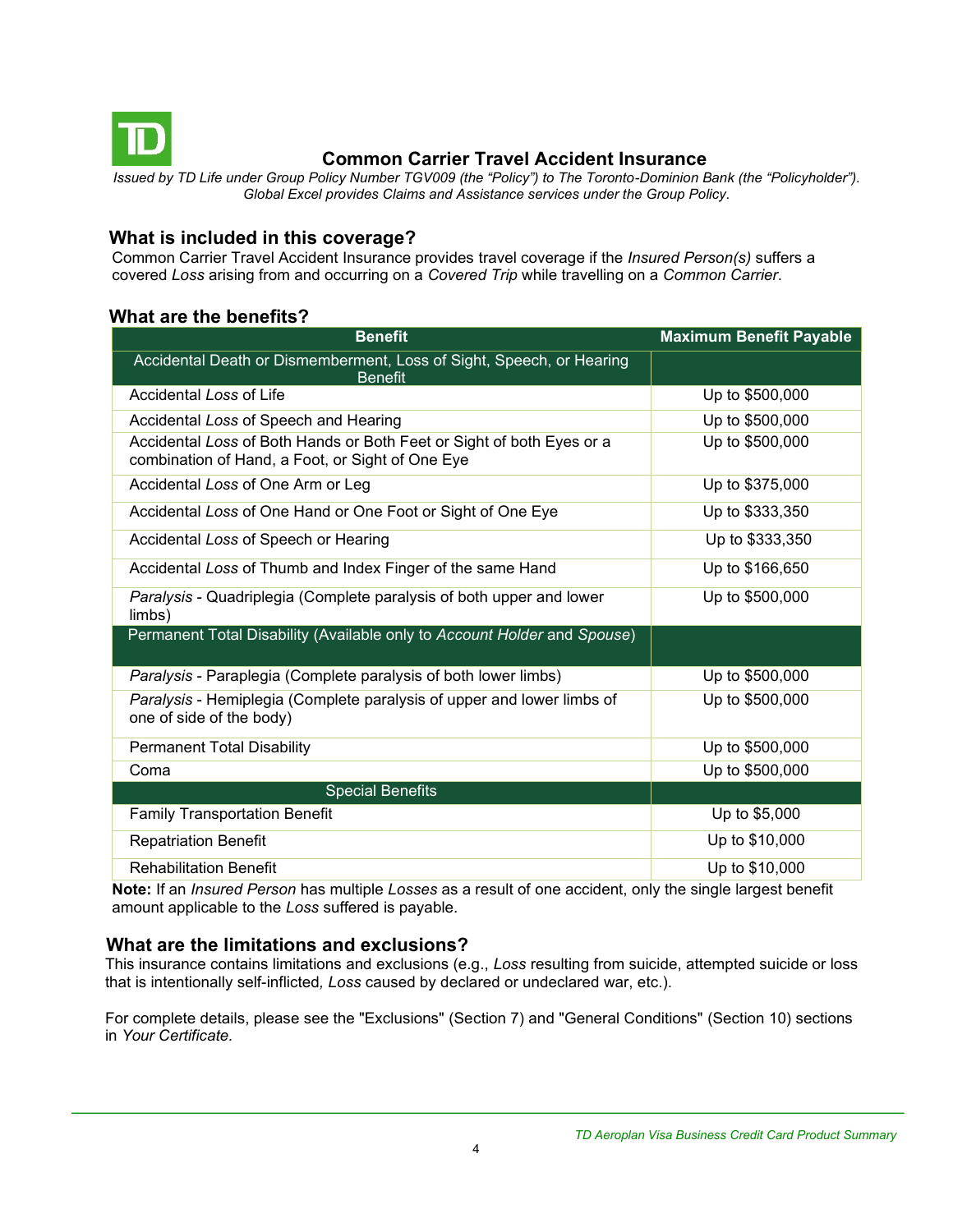<span id="page-4-0"></span>

# **Delayed and Lost Baggage Insurance**

*Issued by TD Home & Auto under Group Policy Number TDVB112008 (the "Policy") to The Toronto-Dominion Bank (the "Policyholder"). Global Excel provides Claims and Assistance services under the Group Policy.*

### **What is included in this coverage?**

Delayed and Lost Baggage Insurance provides financial protection if a traveler's baggage has been lost while on a *Covered Trip* or the baggage has been delayed upon arrival at the final destination.

#### **What are the benefits?**

| <b>Benefit</b>                   | <b>Maximum Benefit Payable</b>                                                                                                                               |
|----------------------------------|--------------------------------------------------------------------------------------------------------------------------------------------------------------|
| <b>Delayed</b><br><b>Baggage</b> | For baggage delayed over 4 hours, up to \$1,000 of coverage per Covered<br>Person for the purchase of Essential Items, such as clothing and toiletries.      |
| Lost Baggage                     | Up to \$1,000 of coverage per Covered Person to reimburse You for the portion of<br>the replacement cost of personal property not covered by Common Carrier. |

**Note:** The total benefits payable for Delayed Baggage and Lost Baggage are subject to a maximum of \$1,000 per Covered Person per trip. To activate coverage, *You* must charge at least 75% of the Ticket cost to Your TD Credit Card. Coverage will be in force while baggage is in the custody of the Common Carrier.

#### **What are the limitations and exclusions?**

This insurance contains limitations and exclusions. For example, no coverage is provided for:

- Expenses incurred more than ninety-six (96) hours after arriving at the *Final Destination* as shown on the *Ticket*
- Expenses incurred after the *Checked Baggage* is returned to the *Covered Person*
- Baggage not checked
- **EXED** Baggage held, seized, quarantined or destroyed by customs or a government agency
- Money
- **Securities**
- Credit cards and other negotiable instruments
- Tickets and documents or *Losses* occurring when the *Checked Baggage* is delayed on a *Covered Person's* return to their home province or territory of residence.

For complete details, please see the "Exclusion and Limitations" (Section 5) and "General Conditions" (Section 7) sections in *Your Certificate.*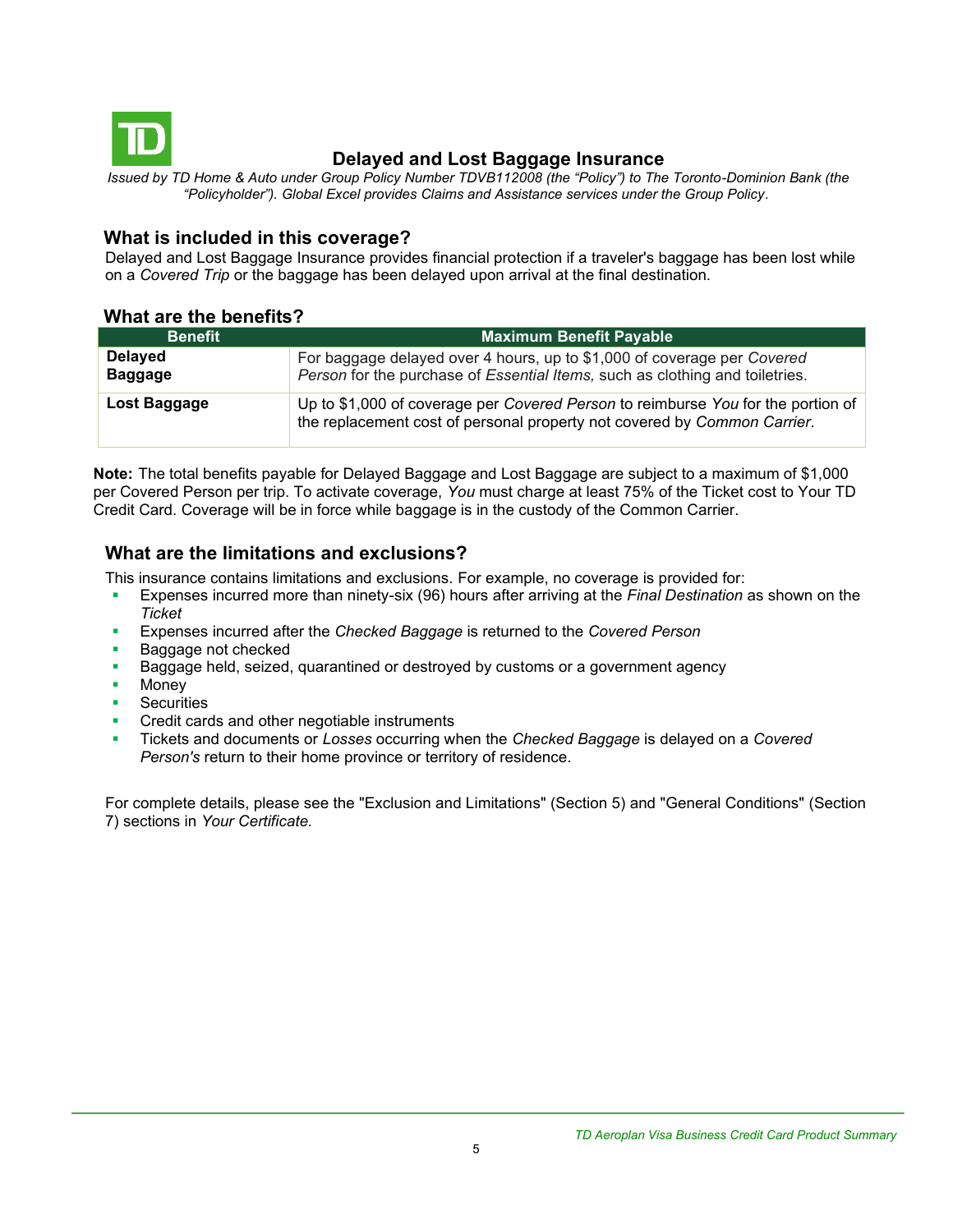<span id="page-5-0"></span>

## **Flight/Trip Delay Insurance**

*Issued by TD Home & Auto under Group Policy Number TGV010 (the "Policy") to The Toronto-Dominion Bank (the "Policyholder"). Global Excel provides Claims and Assistance services under the Group Policy.*

#### **What is included in this coverage?**

Flight/Trip Delay Insurance provides travel coverage to reimburse reasonable expenses for meals and accommodation while delayed for covered causes (e.g., severe weather condition, unforeseen equipment failure, strike or other job action, etc.) and reasonable additional ground transportation expenses.

## **What are the benefits?**

| <b>Benefit</b>                                         | <b>Maximum Benefit Payable</b>                                                                                                               |
|--------------------------------------------------------|----------------------------------------------------------------------------------------------------------------------------------------------|
| <b>Flight/Trip</b><br><b>Delay</b><br><b>Insurance</b> | Up to \$500 for reasonable expenses for meals and accommodation if your<br>flight/trip is delayed for an eligible cause for 4 hours or more. |

**Note**: To activate coverage, at least 75% of your trip cost must be paid for using your TD Credit Card and/or associated Aeroplan points.

## **What are the limitations and exclusions?**

This insurance contains limitations and exclusions. For example, coverage does not include loss caused by:

- Any event made public prior to the date of booking
- Laws/regulations issued by any Government or Public Authority
- **EXECUTE:** Strikes or labor disputes
- Bomb search or threat

For complete details, please see the "What Are The Coverage" (Section 3) and "General Conditions" (Section 7) sections in *Your Certificate.*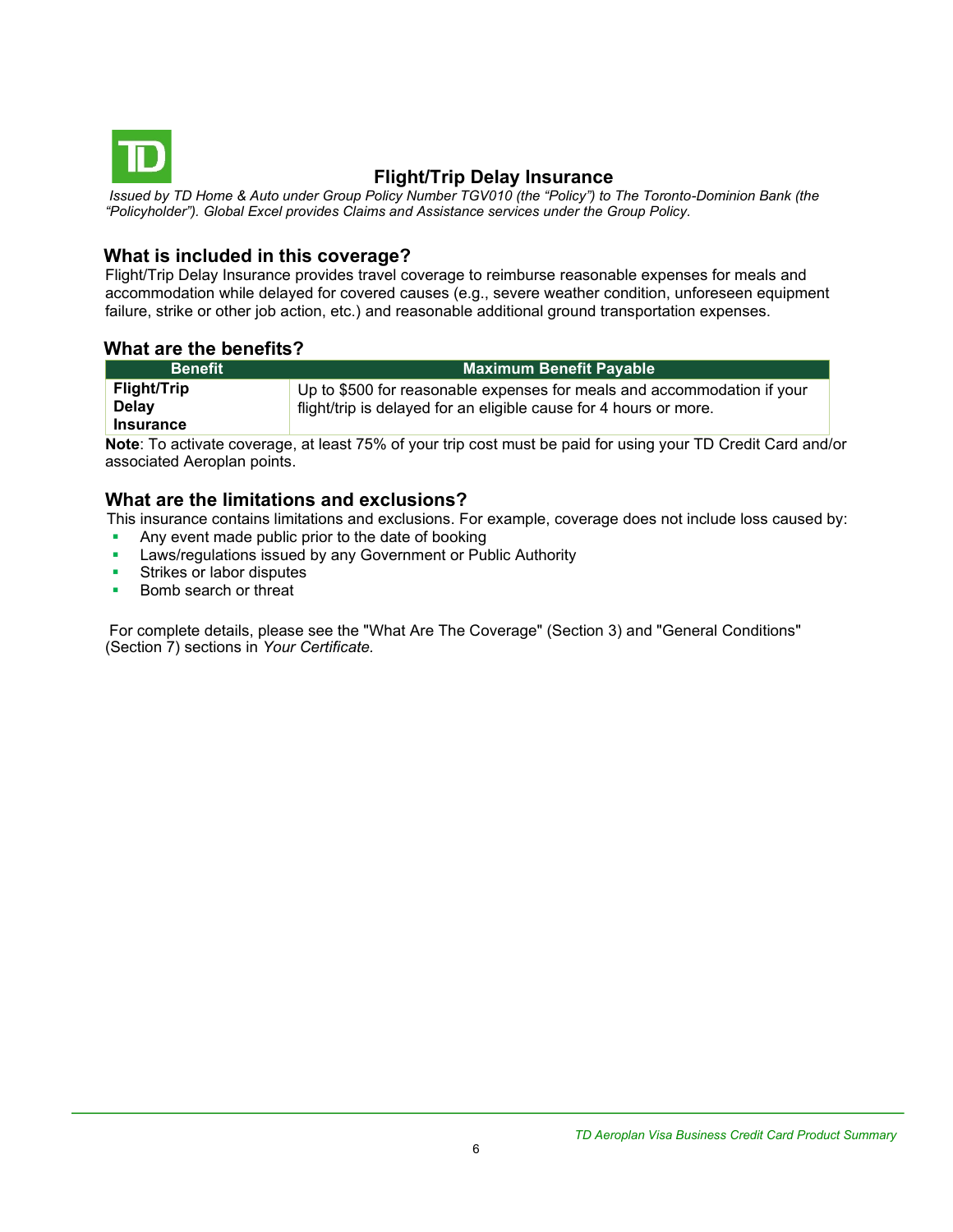<span id="page-6-0"></span>

# **Travel Medical Insurance**

*Underwritten by TD Life under Group Policy TI002 issued to The Toronto-Dominion Bank (the "Policyholder" or "TD Canada Trust"). Global Excel provides Claims and Assistance services.*

## **What is included in this coverage?**

Travel Medical Insurance coverage pays a benefit if an *Insured Person* suffers an eligible *Medical Emergency*  during a *Covered Trip*.

# **What are the benefits?**

| Coverage                                                                                                                                                       | <b>Maximum Benefit Payable</b><br>(per Insured Person per Covered Trip)                              |
|----------------------------------------------------------------------------------------------------------------------------------------------------------------|------------------------------------------------------------------------------------------------------|
| Medical Emergency Coverage including:<br>Hospital<br>Physician's bills<br>Diagnostic services<br>Ambulance<br>Medical appliances<br>Emergency return home<br>ш | Up to \$2,000,000                                                                                    |
| Private duty nursing                                                                                                                                           | Up to \$5,000                                                                                        |
| Accidental dental                                                                                                                                              | Up to \$2,000                                                                                        |
| <b>Bedside Companion</b>                                                                                                                                       | Round trip economy air fare and up to \$1,500 for meals<br>and accommodation for a Bedside Companion |
| <b>Travelling Companion</b>                                                                                                                                    | One-way economy air fare                                                                             |
| Return and escort of Dependent Children                                                                                                                        | One-way economy air fare and escort if required by airline                                           |
| Vehicle return                                                                                                                                                 | Up to \$1,000                                                                                        |
| Return of deceased                                                                                                                                             | Up to \$5,000                                                                                        |

## **What are the limitations and exclusions?**

This insurance contains limitations and exclusions (e.g., *Medical Conditions* that are not *Stable*, pregnancy, child born on trip, excessive use of alcohol, high risk activities, etc.). This insurance may not cover claims related *to Pre-Existing Medical Conditions* (e.g., heart conditions, high blood pressure, arthritis, etc.) that existed prior to the date of departure.

For complete details, please see the "Limitations and Exclusions: What your insurance does not cover" (Section 7) and "General Conditions" (Section 11) sections in *Your Certificate*.

#### **What is the coverage period?**

If you are 64 years of age or under, coverage is provided for the first 15 consecutive days of *Your Covered Trip*. If you are 65 years of age or older, coverage is provided for the first 4 consecutive days of *Your Covered Trip*. If your trip is longer, y*ou* can apply to top-up existing coverage by contacting our *Administrator* by telephone, if each *Insured Person* qualifies for coverage.